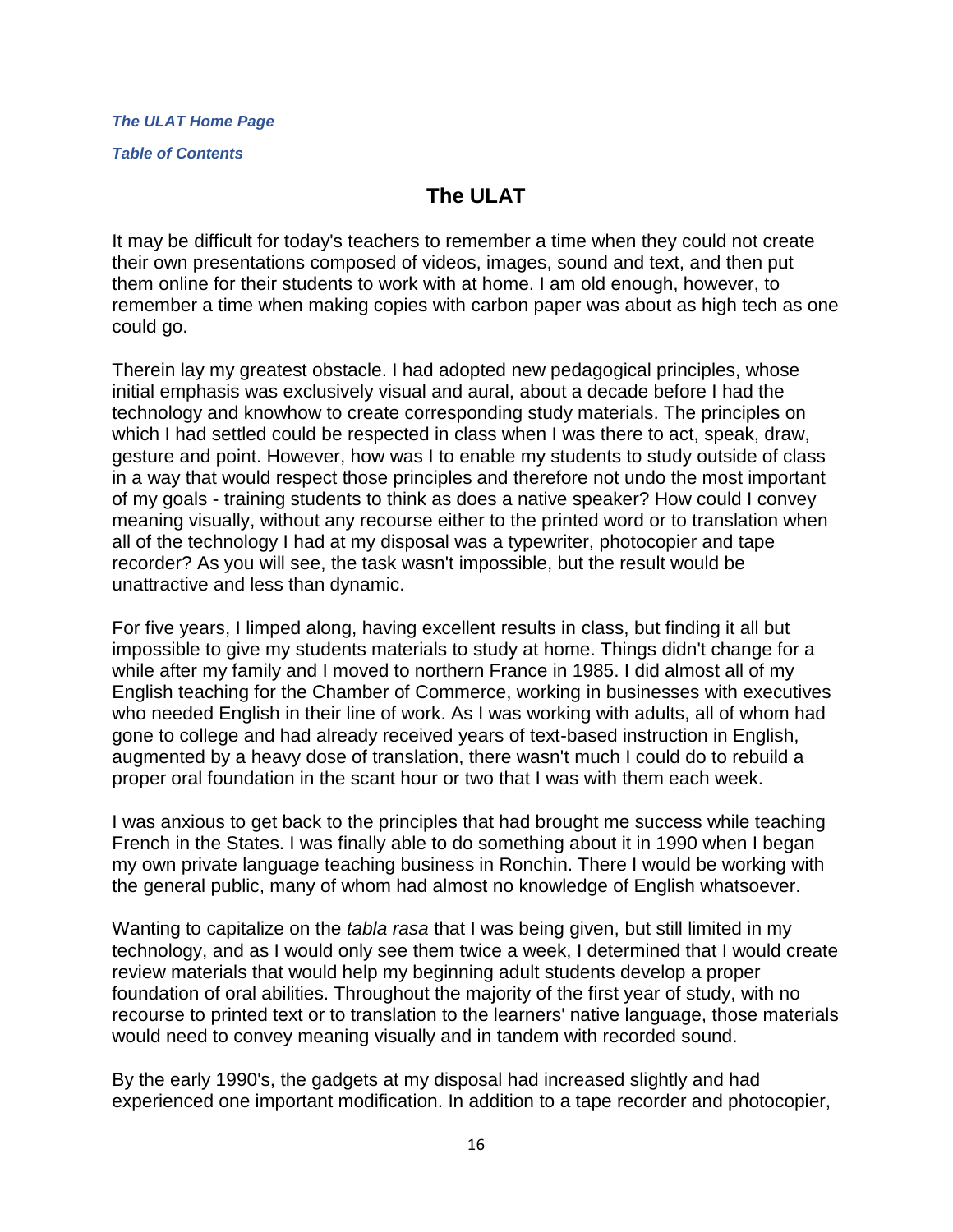friends from our home church had supplied me with a high-speed tape duplicator and, most importantly, with a Macintosh SE computer to replace my former reliance on the typewriter.

I used the computer's Paint program, to create crude stick drawings of characters performing the 60 most common verbs and daily routine activities, or representing certain physical traits and emotions. Each drawing on the 200-plus photocopied pages was numbered so that it could be referred to specifically and be described by the recording on the cassette tapes that each student received. The resulting product was very amateurish in appearance, but I was now headed in the right direction.



*Stick figures representing 60 of the most common verbs: live, do/make, listen, wash, say/tell, prepare*

The curricular tide had begun to turn with the creation of my image-filled English manual. For me, my curriculum creation efforts would become a virtual tsumani following an amusing and eye-opening comedy of errors one day at the site of my new job for the Chamber of Commerce in St. Quentin, France.

In the mid-1990's, the Chamber of Commerce had just obtained its first multimedia language lab. When "experts" from the lab's manufacturer came to demonstrate to us its educational applicability, during an embarrassing orientation session, it quickly became apparent that the trainers themselves scarcely knew how it functioned and even less how we might make use of it. Apparently, the more knowledgeable support team was busy providing training elsewhere in France at that moment and the manufacturer of the language lab equipment, hoping to cover up that fact and yet still receive a handsome sum for providing training, had sent along some largely incompetent imposters to train us. My boss became furious when she realized that the trainers didn't really know how the equipment worked either.

Nonetheless, I went outside that day with my head spinning following that first introduction to the concept of "multimedia". As was my wont, I strolled across the spacious lawns of the Chamber of Commerce building to stand in line with other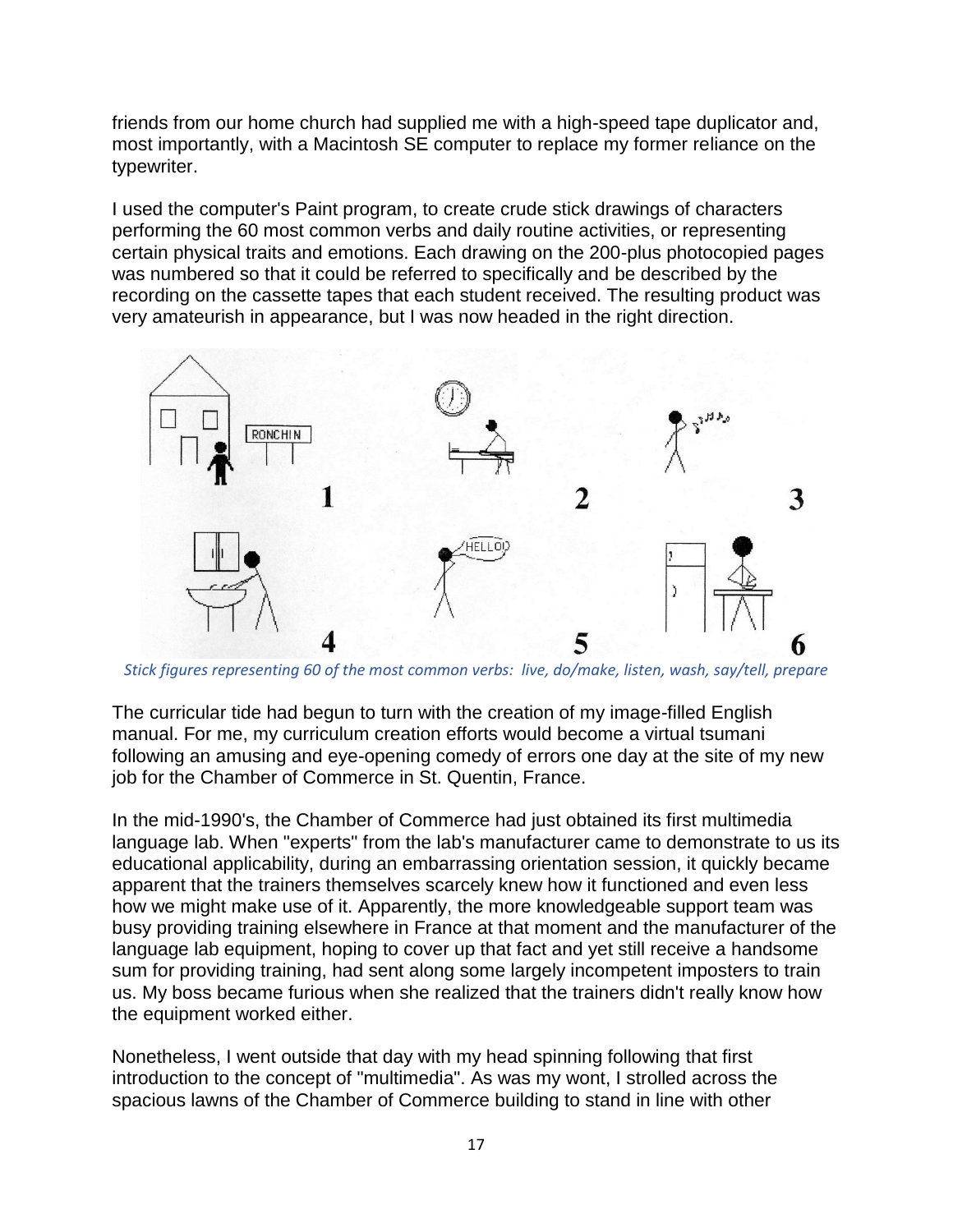workers at a converted camper (*une baraque à frites*) out of which a wide variety of dishes was being served, all having French fries as the base. I mused about what I had just seen. The bumbling technical team had apparently been able to show us that these computers could be made to play a recorded sound when clicking upon what must have been a hyperlinked phrase - the first hyperlink I had ever seen.



*One of the symbolic gestures indicating that the student is merely to listen*

While awaiting my turn to order, a thought suddenly struck me. By combining images and sound, and still respecting the principles on which my teaching had come to repose, could I not create a multimedia program that could teach any language to a learner who spoke any native language? Could I not create lessons, replete with images and linked to their corresponding sounds, on which the learner could click and hear the word while inherently perceiving its meaning from the image itself with no need for translation? Moreover, without needing to change the lesson in any way, by recording a native speaker saying the same statements in his own language, and then by replacing the original sound files with the new ones just

recorded, I could make the identical lesson teach a new language. In addition, to facilitate any person in the world who wanted to use the program, I could use "symbolic directions", images that would clearly convey by their appearance what the learner needed to do in each section of a lesson. In this way, instructions need not be given in English, or in any other single language, and thus render the lessons unusable to whomever did not know that language.

All of these reflections took no more than 5 minutes, as did my wait for my French fries, but that moment in line had radically altered how I would spend much of my remaining professional life. I could not begin immediately in the pursuit of that vision, because I still lacked the tools and knowledge to make the ULAT a reality. I still had to teach myself HTML, website construction, video creation, how to use PowerPoint, how to digitalize and edit images and recorded sound. The creation of the ULAT would begin in earnest upon the Nesbitts' return to the United States and as the new millenium dawned.

\*\*\*\*\*